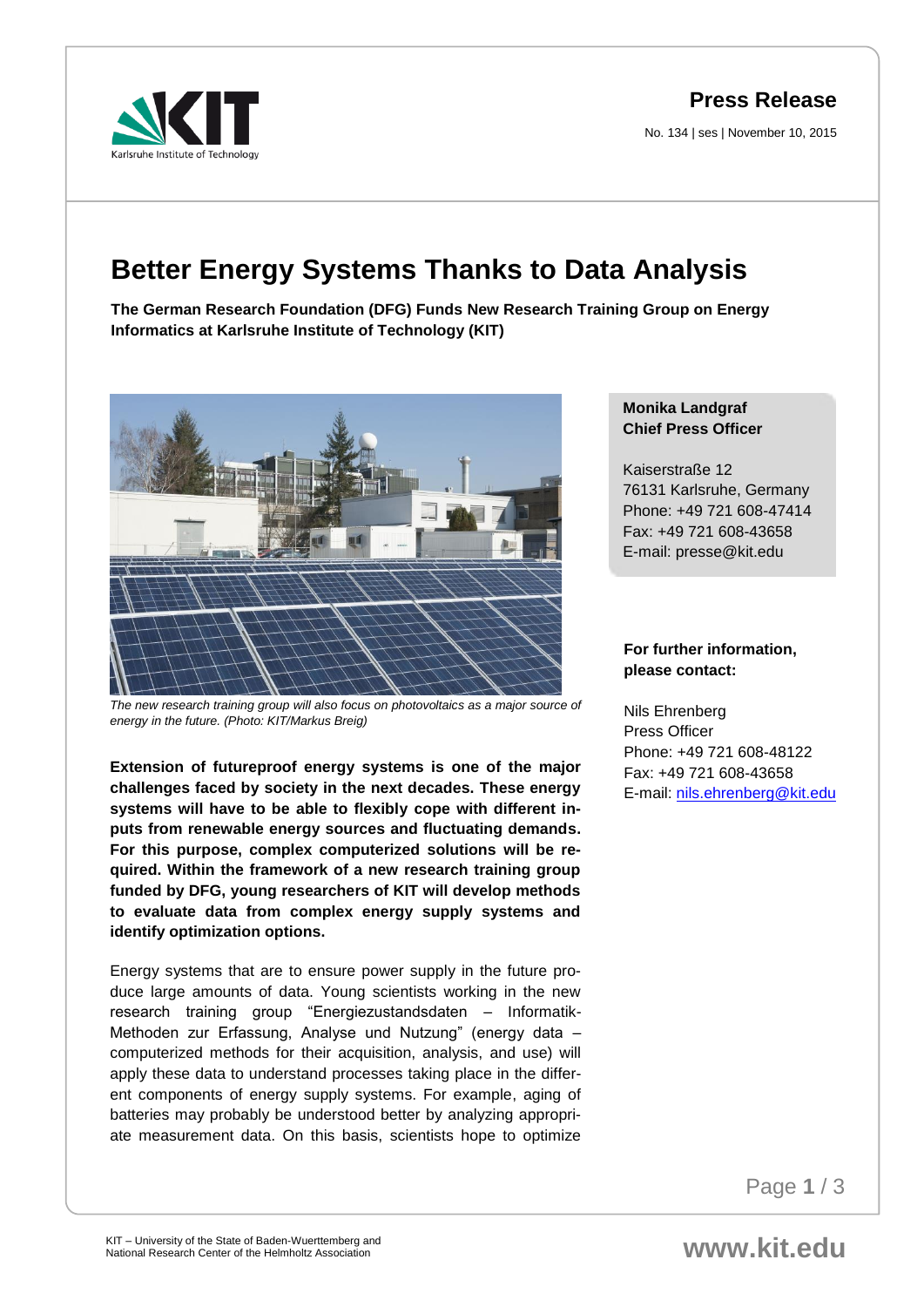**Press Release** No. 134 | ses | November 10, 2015



existing systems and, thus, to contribute to a more efficient energy supply. "A major prerequisite for reducing energy consumption is to determine it precisely. Thanks to the digitization of energy systems, this is possible. Now, we have to find ways to study the data volumes such that potential problems are identified and solved and energy systems are improved," the spokesperson of the research training group, Klemens Böhm, professor at the KIT Institute for Program Structures and Data Organization (IPD), explains.

Research to be conducted under the new research training group is aimed at analyzing data to find weaknesses of the energy system and to make the latter more flexible, more efficient, and more failsafe. "But we should not lose sight of user friendliness. When analyzing personal consumption data, it is important to secure privacy," Böhm says. To achieve the ambitious objectives, the research training group pursues an interdisciplinary approach. Ten KIT institutes of various disciplines are involved. The consortium of scientists includes experts in the area of big data as well as scientists specialized in IT security, information legislation, and electrical engineering.

### **Good Conditions for Energy Informatics at KIT**

For many years now, research into innovative energy concepts has been conducted under various projects of KIT. Thanks to interdisciplinary cooperation, the researchers involved in the new research training group will profit from the excellent energy research infrastructure of KIT. Findings from large-scale research projects can be incorporated directly in their work. An example is the "EnergyLab 2.0", a platform to test innovative energy concepts. When operating this platform, real data will be produced that may then be used by the researchers for analysis. Methods developed by computer scientists can be tested under real conditions. Vice versa, the evaluation results can be considered in the EnergyLab 2.0 project.

#### **Research Training Group to Start in May 2016**

Through research training groups, DFG funds high-quality education of young scientists. The new research training group will offer doctoral students of KIT a challenging research and qualification program in the still young area of energy informatics. Pooling of activities to acquire, analyze, and use data will push research in this area. The research training group will start on May 01, 2016.